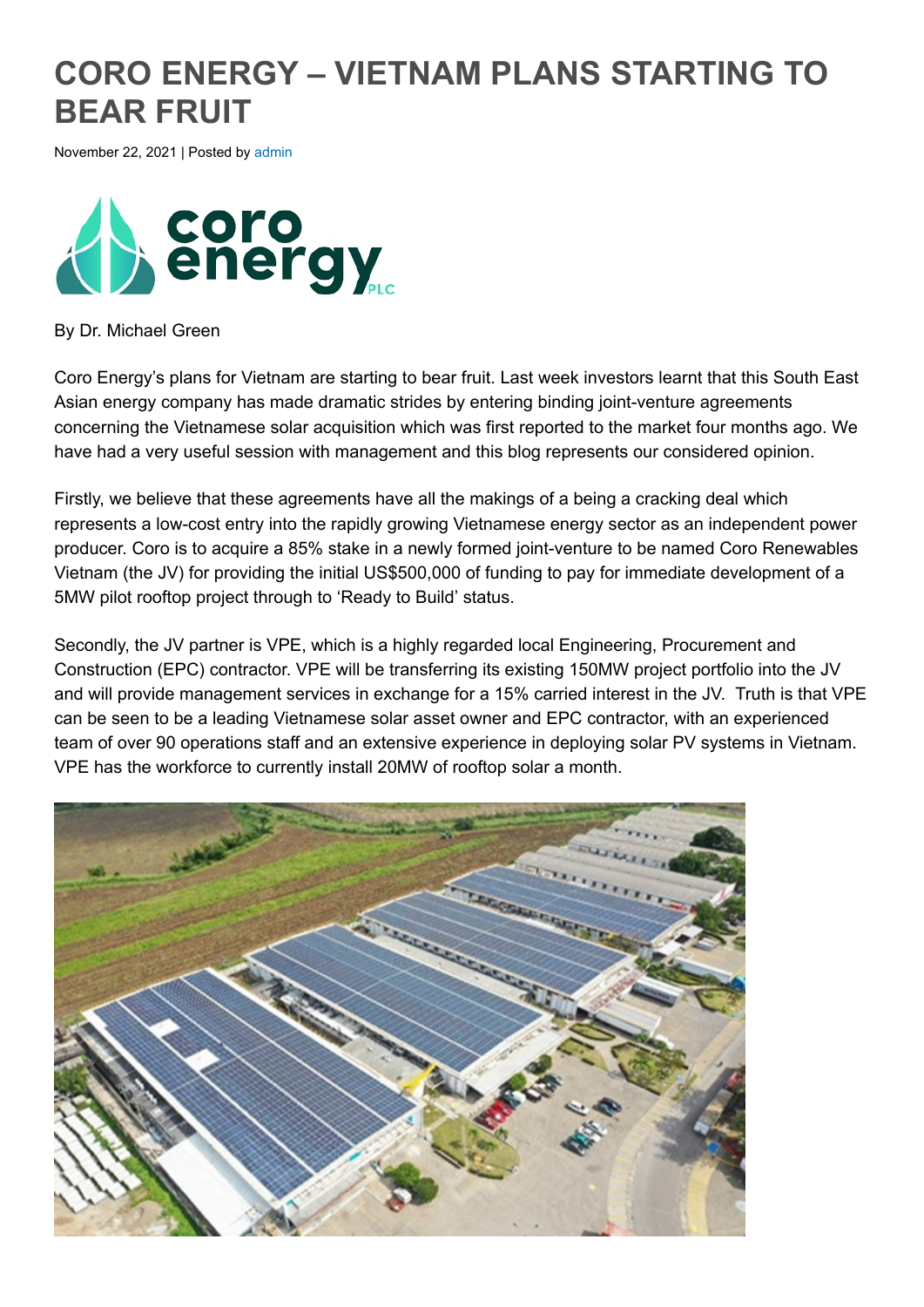## *Rooftop solar PV scheme. Source: Company*

Coro's US\$500,000 will be used to cover planning and permitting costs to de-risk a 5MW pilot project which is planned to achieve 'Ready to Build' status during 2022. Then, Coro will have the right to fund the construction of the 5MW pilot project at an expected cost of US\$3.5 million. The end result is that Coro could be on the receiving end of near-term cash flows of roughly US\$0.6 million per annum unlevered (unlevered cash flow is the gross free cash flow generated by a company before accounting for its financial obligations). On top of this, Coro will have the option to fund the entire 150MW portfolio held by the JV, which most likely would be achieved through project finance.

Rooftop Solar PV schemes are now forming a major part of the energy mix in Vietnam via simple "take or pay" commercial agreements between the Independent Power Producers (IPP) and the commercial users under the roof. Examples of clients from prior projects undertaken by VPE include steel company LTD Viet Vinh, TNHH MTV Company Long Manh, IMAX Technology Solutions JSC and INOX water processing facility. Roof space is issued free of cost by the off taker together with right of access.

We believe the long-term "take or pay" Power Purchase Agreements (PPAs) look good. Terms include monthly billing and metering performed by Coro as the IPP with a late payments deposit escrow account available 4 days after late payment. Prices range from US\$8.5 cents – 10.5 cents per kilowatt hour. The duration of these Power Purchase Agreements (PPAs) are 20-25 years, with system title transferred to the consumer at the end of term. As mentioned earlier on, power is importantly supplied under a "take or pay" methodology.

It has to be highlighted that over the last two decades, Vietnam's GDP has grown by more than 5% per annum. This really underlines the significant growth in the demand for power. To meet such demand, Vietnam is now planning 15-20% additional renewables capacity by 2030, which equates to something like 35GW. Importantly, all rooftop projects in Vietnam benefit from attractive economics and are underpinned by the long term "take or pay" PPAs with creditworthy industrial customers and US dollar denominated pricing.

At the time of this latest announcement CEO Mark Hood pointed out that "*I am delighted to announce the entry of binding agreements in connection with our Vietnamese roof-top solar project, which moves Coro closer to maiden revenues with the pilot project and a step forward on our strategic goal of being a major regional player in the renewables space.*"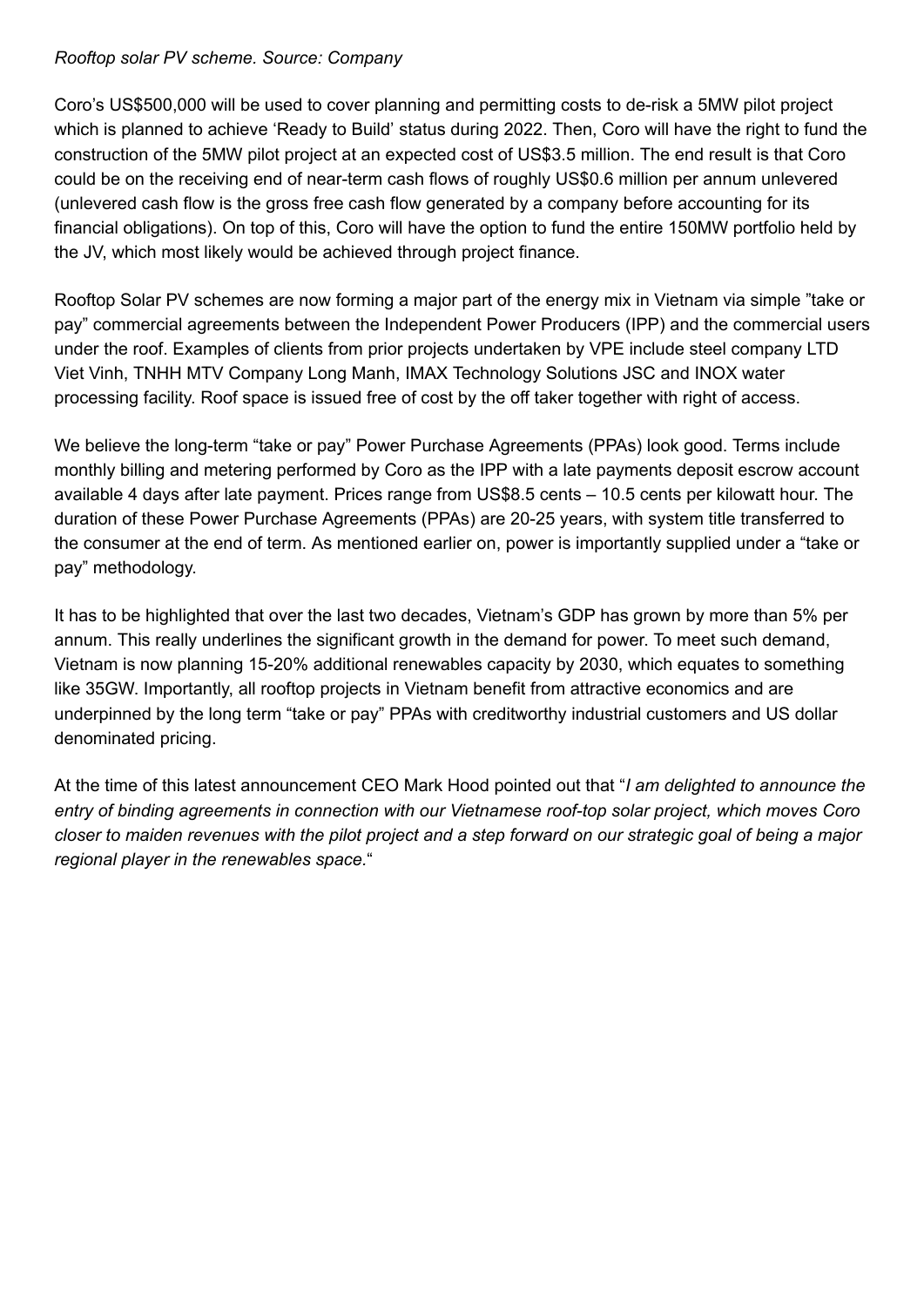

*Vietnam – energy mix. Source: Company*

With this highly impressive transaction, Coro has secured access to a significant portfolio in Vietnam which should see cash generative projects with short development cycles. So, moving ahead it does bring investors the promise of significant news flow coupled with the real prospect of high returns. We see all the pieces are now in place in Vietnam to build a development portfolio with projects each at different stages of progression. This creates a number of differently phased cash generative opportunities which are starting to be rolled out in the near future.

We believe there is a highly compelling strategic rationale behind this move in Vietnam. Not only will Coro accelerate its recognition as a strategic builder, owner, operator and developer of assets in South East Asia, also, this bitesize entry into Vietnam through a small scale 5MW pilot project allows the company to demonstrate proof of concept.

It's a shrewd move to partner up with a local engineering firm, allowing Coro to gain market access without deploying a large local resource team, thus establishing a presence in-country and recognition as an IPP. Coro should be able to unveil themselves of opportunities that become available with the opening up of future utility scale projects expected in the deregulated marketplace.

The 5MW pilot project will be supplying solar power to four different companies, with the installation covering approximately 75,000m² of multiple roofs across an industrial area. Bullishly, the management is talking about the initial project being planned to be in operation in Q1 2022. This will provide proof of concept to reassure management, investors and partners alike. The plan is that the initial 5MW project will act as a cookie cutter to roll out further multiple solar projects that make up the 150MW portfolio. All this might sound quite rapid, but CEO Mark Hood and COO Michael Carrington were working on these renewable projects in South East Asia for four years before they joined Coro.

It seems assured that Vietnam will remain one of the highest growth markets at the forefront of the regional transition to clean energy. Coro continues to rapidly build its clean energy portfolio alongside the progress that the company is making on its utility scale projects in the Philippines, where early planning and permitting work is ongoing. In addition, the team is keeping a good eye on Indonesia where the government has aspirations to become an industry leader in renewables.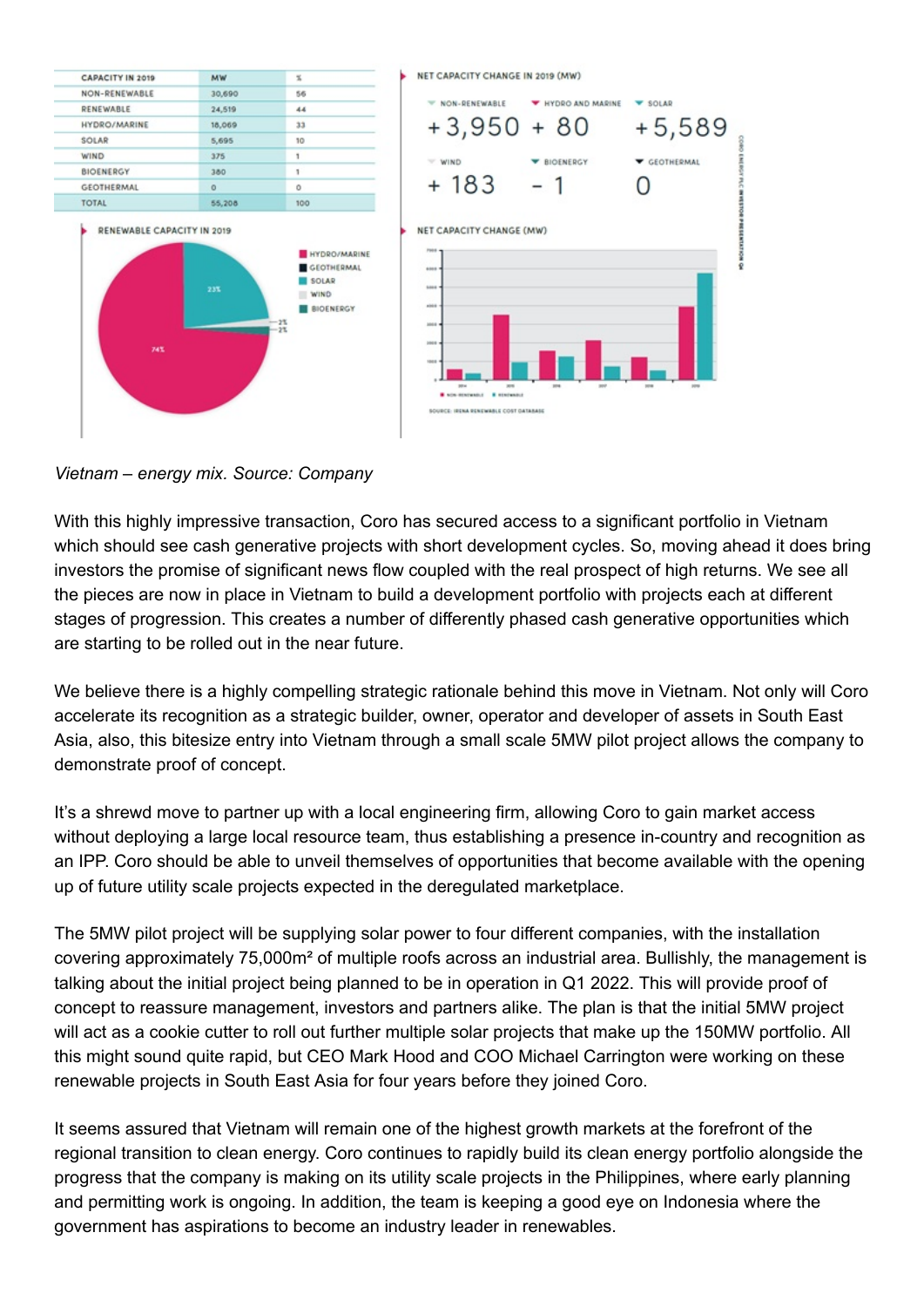

*South East Asia – projected GDP growth, electricity demand and increasing penetration by renewables. Source: Company*

There are plenty of good reasons for Coro's focus on South East Asia. Rapid GDP growth serves to increase energy demand and significant new annual investment in renewables is forecast to 2040 to meet growing demand (see chart above). At the same time governments are noted to be shelving coal projects in favour of clean energy substitutes.

It's not hard to get excited by Coro, which has a highly attractive mix of renewables and a gas portfolio which is well underpinned by the expected growth in regional energy demand in South East Asia – electricity demand in the region is forecast by Bloomberg to increase by 152% to 2050.

Based on what has been revealed about the 5MW earnings stream, the read across for the full 150MW portfolio suggests that the company will benefit from 30 x US\$0.6 million per annum unlevered, or US\$18 million per annum. All of this suggests a far larger company is in the making compared to the current derisibly low market cap of some £6.4 million. And that is just from rooftop solar in Vietnam, from a single joint venture.

We **[initiated coverage](http://www.alignresearch.co.uk/cpt-company/coro-energy/)** on Coro Energy in December 2020 with a **Conviction Buy** stance and a target price of 1.50p, a time when the shares were trading at 0.275p. Despite the big move into renewables in South East Asia the share price is now only a touch higher at 0.305p and we are more than happy to reiterate our stance.

## **RISK WARNING & DISCLAIMER**

Coro Energy is a research client of Align Research. Align Research holds an interest in the shares of CORO. Full details of our Company & Personal Account Dealing Policy can be found on our website <http://www.alignresearch.co.uk/legal/>

This is a marketing communication and cannot be considered independent research. Nothing in this report should be construed as advice, an offer, or the solicitation of an offer to buy or sell securities by us. As we have no knowledge of your individual situation and circumstances the investment(s) covered may not be suitable for you. You should not make any investment decision without consulting a fully qualified financial advisor.